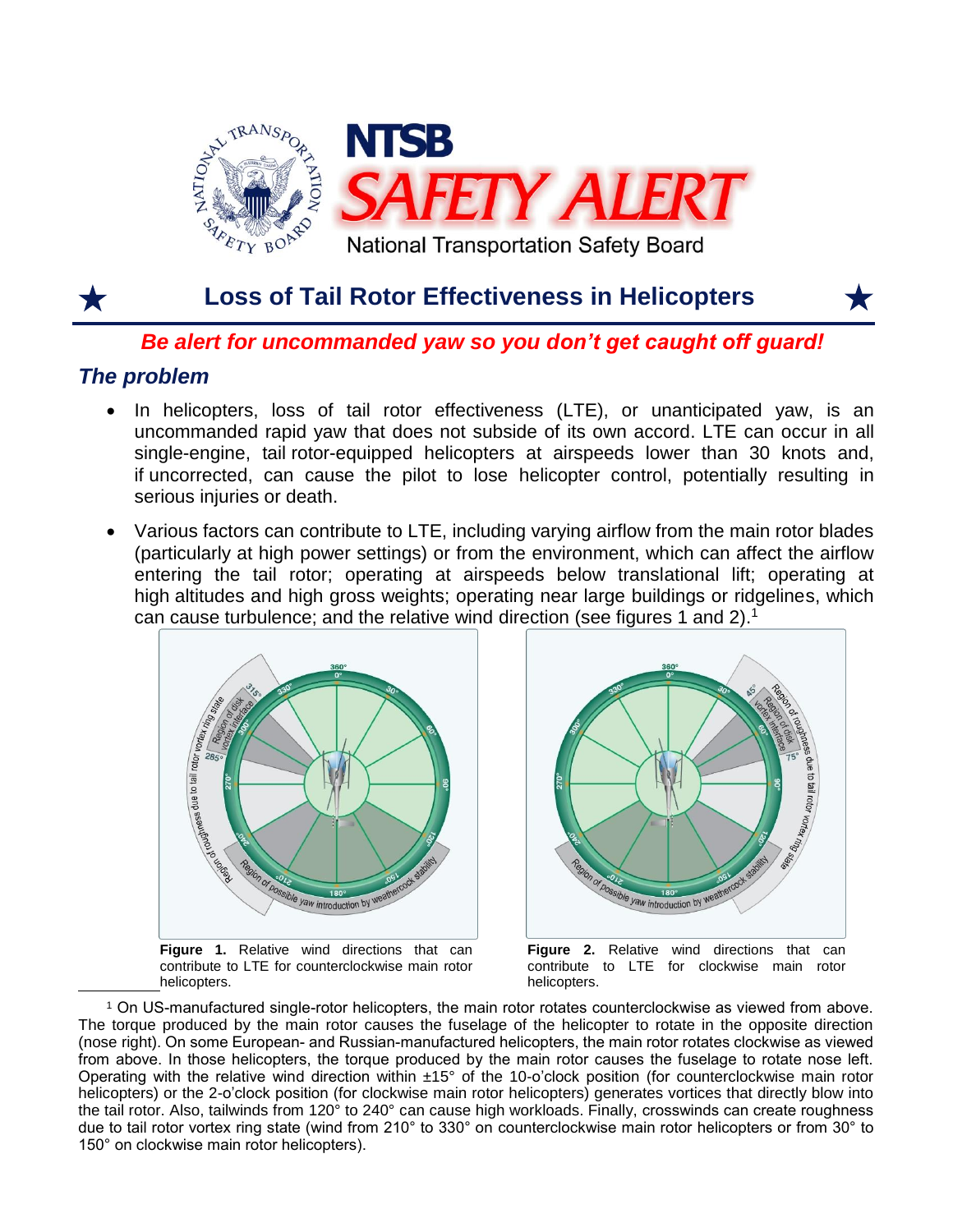• Due to safety concerns, training for LTE is rarely done in an actual helicopter. Simulators allow pilots to practice recovery; however, the element of surprise—and the rapid yaw that pilots may experience when the helicopter encounters LTE in flight—is difficult to realistically achieve in some simulators.

### *Related accidents*

During the 10-year period from 2004 to 2014, the National Transportation Safety Board (NTSB) investigated 55 accidents involving LTE. In the following cases, the pilots were unable to recover when the helicopters encountered unanticipated yaw. All three cases involved helicopters with counterclockwise rotating main rotor blades.

- The pilot was making an approach to a hospital helipad into light wind at night when he chose to go around. The pilot lowered the helicopter's nose, added power, and raised the collective; the helicopter then entered a rapid "violent" right spin. The pilot applied left antitorque pedal and cyclic but was unable to recover. The helicopter spun several times before impacting power lines and terrain. Just before the pilot added power to go around, the helicopter was traveling about 5 knots groundspeed. At such a low groundspeed, the tail rotor is required to produce nearly 100% of the directional control. The pilot likely did not adequately account for the helicopter's low airspeed when he applied power to go around, which resulted in a sudden, uncommanded right yaw due to LTE. [\(CEN15FA003\)](http://www.ntsb.gov/_layouts/ntsb.aviation/brief.aspx?ev_id=20141004X60516&key=1)
- The pilot and two passengers were surveying deer, with the helicopter about 50 to 100 ft above ground level with a 5- to 10-knot left crosswind and an indicated groundspeed of 30 to 35 knots. As terrain began to rise, the pilot added power to clear a ridge. The pilot reported that, when the helicopter was about 100 ft from the top of the ridge, the helicopter began to yaw to the right. He added power to clear the ridgeline, which greatly increased the right yawing motion. The helicopter began spinning, crossed over the ridgeline backward, and continued spinning before it contacted the ground and rolled over onto its left side. A passenger reported that, although the wind was about 10 knots when they started the survey, the wind speed increased when the helicopter reached the top of the ridge, and the pilot had to correct for it twice before the helicopter began spinning to the right. The helicopter was operating with wind coming from the left and at a high power setting; the unanticipated right yaw and subsequent spinning of the helicopter are consistent with LTE. [\(CEN13TA165\)](http://ntsb.gov/_layouts/ntsb.aviation/brief.aspx?ev_id=20130219X00240&key=1)
- The pilot had planned a Part 91 sightseeing flight around New York City with two passengers; however, four passengers arrived for the flight. The pilot did not complete performance calculations before the accident flight, and the helicopter was in excess of its maximum allowable gross weight at takeoff. Shortly after departure, while the helicopter was climbing to 60 ft above the water, the pilot failed to anticipate and correct for conditions (high gross weight, low indicated airspeed, and a right downwind turn) conducive to LTE, which resulted in LTE and an uncontrolled spin. [\(ERA12MA005\)](http://www.ntsb.gov/investigations/AccidentReports/_layouts/ntsb.aviation/brief.aspx?ev_id=20111004X71245&key=1)